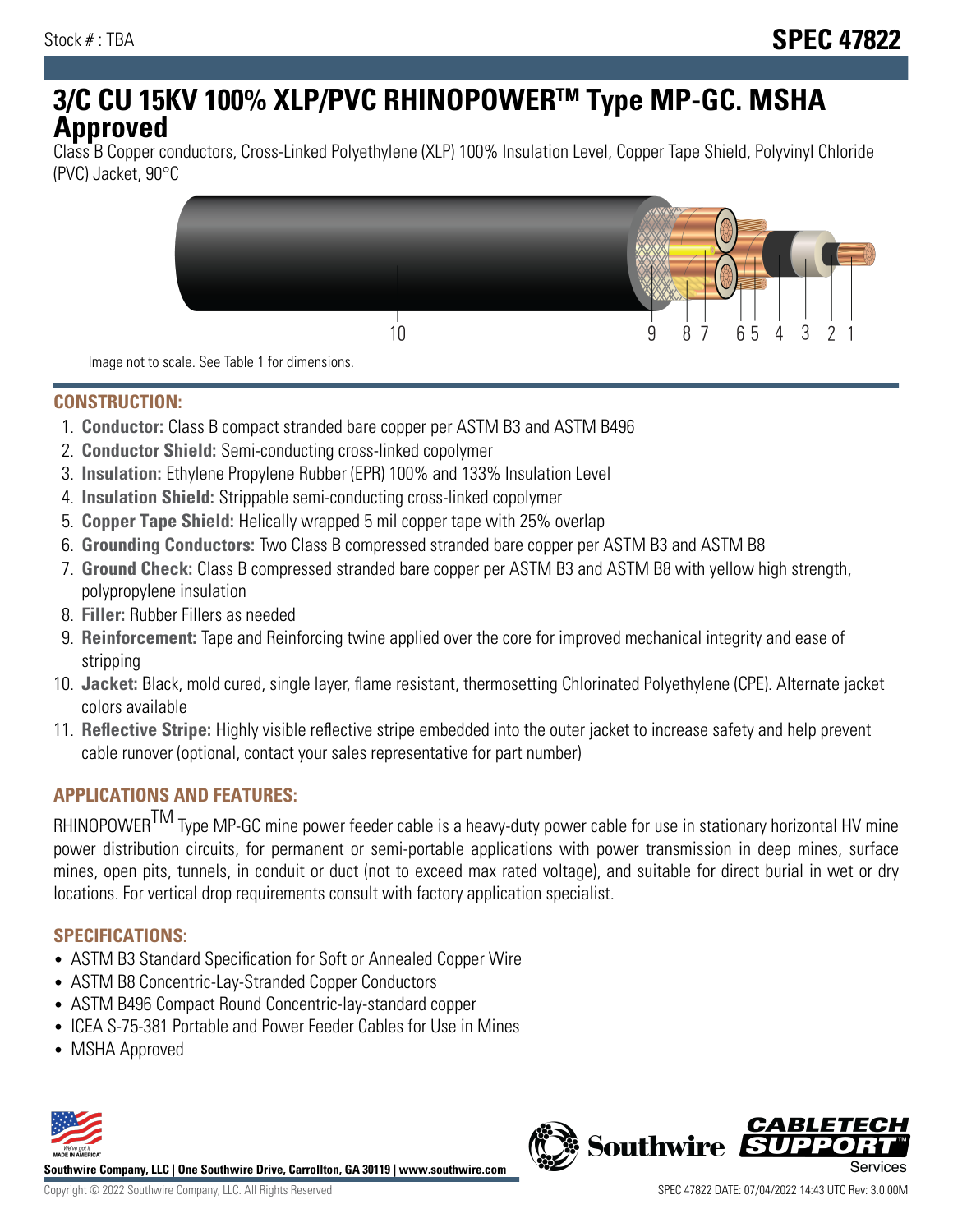## **SAMPLE PRINT LEGEND:**

SOUTHWIRE (R) RHINO<sup>TM</sup> BRAND CABLE # AWG COMPACT CU 3/C TYPE MP-GC 15000V 100% INS. LEVEL 90°C P-07-K130025 MSHA